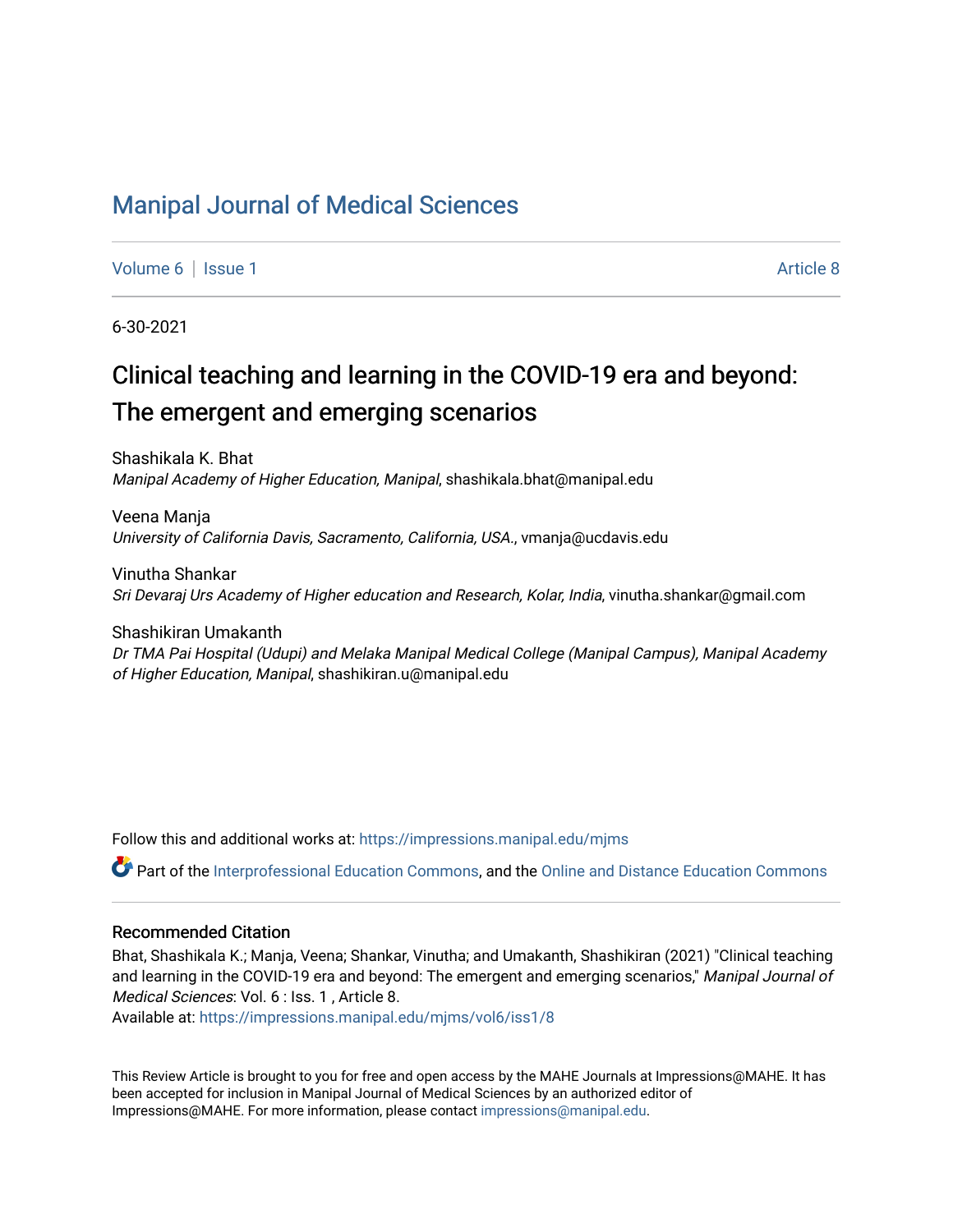## Clinical teaching and learning in the COVID-19 era and beyond: The emergent and emerging scenarios

## Cover Page Footnote

Acknowledgements We gratefully acknowledge Dr Komattil Ramnarayan, Professor of Pathology, former Vice Chancellor and current Vice President - Faculty Development, Manipal Academy of Higher Education (MAHE), Manipal, India, for his comments and suggestions that have greatly improved this manuscript.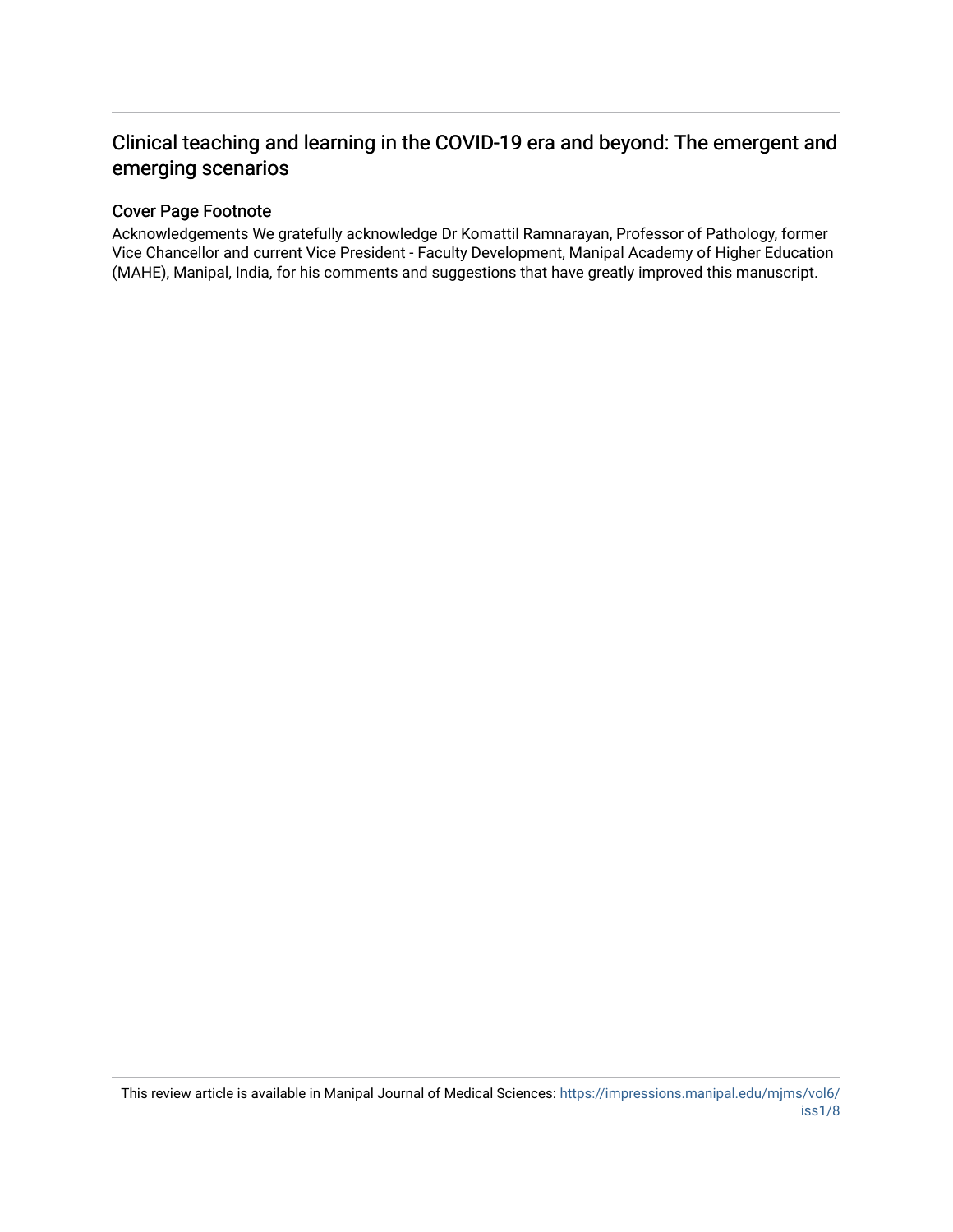# Review Article **and learning and learning in the COVID-19 era and beyond the COVID-19 era and beyond beyond the COV**

# **Clinical teaching and learning in the COVID-19 era and beyond: The emergent and emerging scenarios**

**Bhat Shashikala K\*, Manja Veena, Shankar Vinutha, Umakanth Shashikiran**

**Email:** shashikala.bhat@manipal.edu

## **Abstract**

The need for social distancing due to the COVID-19 pandemic has compromised traditional medical education. Educators and students in low-resource settings face diverse challenges in clinical teaching, learning, and assessment. The pandemic has necessitated a rapid transition from traditional pedagogical strategies to virtual platforms. Challenges in low resource settings include knowledge and training in technology, limited resource allocation for faculty development in virtual teaching methods, and financial constraints limiting the use of available technologies. There is also a lack of constructive alignment between outcomes, instructional strategies, and assessment of curriculum delivery in virtual platforms as the earlier curriculum design was not planned for this sudden change. We discuss the challenges students, teachers, and administrators face and propose some feasible options to bolster virtual learning.

**Key words:** Clinical teaching, virtual learning, medical education, low-resource setting, COVID-19, PPE.

## **Introduction**

Medical curricula across the globe are packed with content. They must be mastered in a minimal amount of time due to the fixed duration and must embody subtle comprehensions of professionalism gained during students' routine clinical exposure to faculty.1–3 Social distancing efforts to limit the spread of coronavirus disease 2019 (COVID -19) have complicated all aspects of medical education. The impact of limited social interactions with

#### Bhat Shashikala K<sup>1</sup>, Manja Veena<sup>2</sup>, Shankar Vinutha<sup>3</sup>, **Umakanth Shashikiran4**

- *<sup>1</sup> MD, Professor and Head, Department of Obstetrics and Gynaecology, Dr TMA Pai Hospital (Udupi), Melaka Manipal Medical College, MAHE, Manipal, India.*
- *<sup>2</sup> MD, PhD, Adjunct Assistant Professor, Department of Surgery, University of California Davis, Sacramento, California, USA. Staff Cardiologist, Veterans Affairs Northern California Health Care System, Mather, California, USA.*
- *<sup>3</sup> MD, Director, University Centre for Health Professions Education. Professor & Head, Department of Physiology, Sri Devaraj Urs Academy of Higher education and Research, Kolar.*
- *<sup>4</sup> MD, FRCP Edin, Professor and Head, Department of Internal Medicine, Dr TMA Pai Hospital (Udupi), Melaka Manipal Medical College, MAHE, Manipal, India.*
- \*Corresponding Author

Manuscript received: 1 May 2021 Revision accepted: 29 June 2021

patients and teachers restricts students' ability to gain clinical skills, with these challenges being more pronounced in low-resource settings.4,5

Upon successful completion of medical school, students are expected to possess a mastery of clinical competencies (knowledge and skills), to have an astute clinical acumen, to be proficient in the nuances of communication and epistemology<sup>6</sup>, and to have gleaned the wisdom of ethical values to blossom into a kind and humane patient-centred professional. Keen observation of teacher-patient interactions by the student influences the development of these skills.

Teaching is affected in both undergraduate and postgraduate medical education and across all specialities. For undergraduates, though knowledge can be imparted through online lectures, the focus and attention of students during a face-to-face didactic lecture are missing. This is due to the inability to observe all students simultaneously in a virtual classroom, especially in large groups. Furthermore, the practical small group hands-on sessions have also shifted to online demonstrations thus affecting the training of core competencies needed by the graduating medical student.7 For

**How to cite this article:** Bhat SK, Manja V, Shankar V, Umakanth S. Clinical teaching and learning in the COVID-19 era and beyond: The emergent and emerging scenarios. *MJMS.* 2021; 6(1): 43-49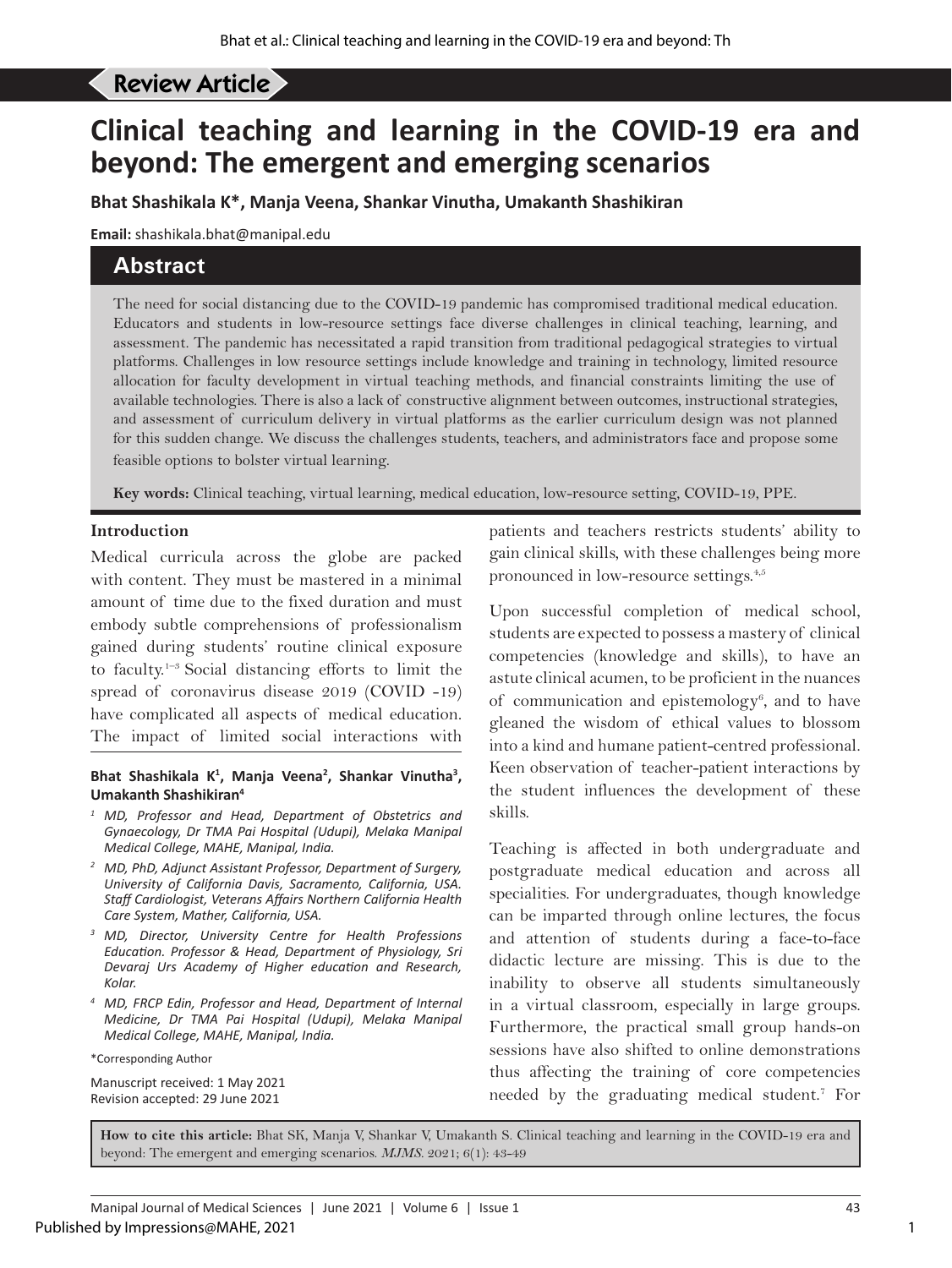### Manipal Journal of Medical Sciences, Vol. 6 [2021], Iss. 1, Art. 8

#### Bhat SK *et al:* Clinical teaching and learning in the COVID-19 era and beyond

example, though the cardiovascular and respiratory system examinations can be demonstrated virtually, they can never substitute the complete head-to-toe clinical examination of a real patient! For postgraduates, the clinical expertise in their chosen speciality has taken a backseat as most medical schools have deputed postgraduates from all specialities to work in COVID-19 wards and intensive care units (ICUs). In addition, as elective surgeries in most surgical specialities are deferred during surges of COVID-19 infections, learning of competencies in these areas is limited due to lack of exposure.

Bedside teaching is the best method to teach clinical medicine during assigned outpatient and inpatient rotations. Students learn by taking history and performing clinical examinations while clerking in the hospital wards, clinics, operating theatres, ICUs, and rural-field postings. The transition from traditional teaching methodologies to virtual platforms necessitated by the pandemic has led to an intensifying concern globally regarding the ability to impart comprehensive medical education at the undergraduate and postgraduate levels.<sup>8</sup> This concern is in the context of social distancing to limit the spread of COVID-19 and ensure student safety.<sup>9</sup> With the need to acquire competencies expected within a limited time frame, medical schools are committed to providing meaningful curricula transcending knowledge, skills, and attitude domains. In the current context of a shift in teaching methods from traditional to online mode, the major constraint in low resource settings is the dearth in the availability of technological tools apart from the less than optimum knowledge and support. Teachers will need to adapt rapidly and develop the technical skills needed to facilitate meaningful clinical delivery.

The necessary changes due to COVID-19 pose challenges in teaching and learning core competencies, including history taking and clinical examination at the bedside, both for the teacher and the student. All undergraduate and postgraduate clinical learning years are adversely affected, though the proportion of clinical exposure is different in different years.<sup>10</sup>

## **Traditional clinical teaching**

Clinical teaching often happens tacitly, more by observation of the physician-patient interaction than by actual teaching. Students learn to analyze history, elicit physical signs, interpret investigations, deduce differential diagnoses, and formulate a management plan for their patients. Through impromptu discussions and debates during field trips, in hallways and corridors, they explore the humanistic side of medical practice.

In the initial stages, as students watch experienced clinicians, they imbibe and learn to integrate the preclinical and paraclinical subject knowledge and understand the pathophysiologic basis of diseases in clinical settings. They begin to hone analytical skills empowered by their competency in the knowledge that they have acquired with years of training along with the right attitude modelled by teachers to provide patient-centered care.

As the students graduate, years of observational, experimental learning become areas of supervised clinical practice during compulsory rotatory internships. Their diagnostic approach to patients' clinical presentations improves, and they become better counsellors and leaders who can navigate complex medical, social, ethical, and moral issues. Years of hands-on training help improve surgical competencies. Armed with well-honed interpersonal and communication skills (including breaking bad news), they adapt to the demanding work culture of being a clinical doctor and recognizing the limitations of medicine. Finally, they develop into confident, competent, ethical clinicians with empathy, ready to handle cases ranging from stable, elective cases to critical emergencies.

## **Challenges for the student**

Learning in the traditional format with in-person interactions has many advantages for the student. Bedside learning is the most engaging form of education. Direct communication with their teachers and peers at the bedside while comprehending patients' diseases and needs in real-time provide experiences that lay the foundations of basic clinical knowledge. Observing the teacher's reaction to the patient's statements, body language, nudging,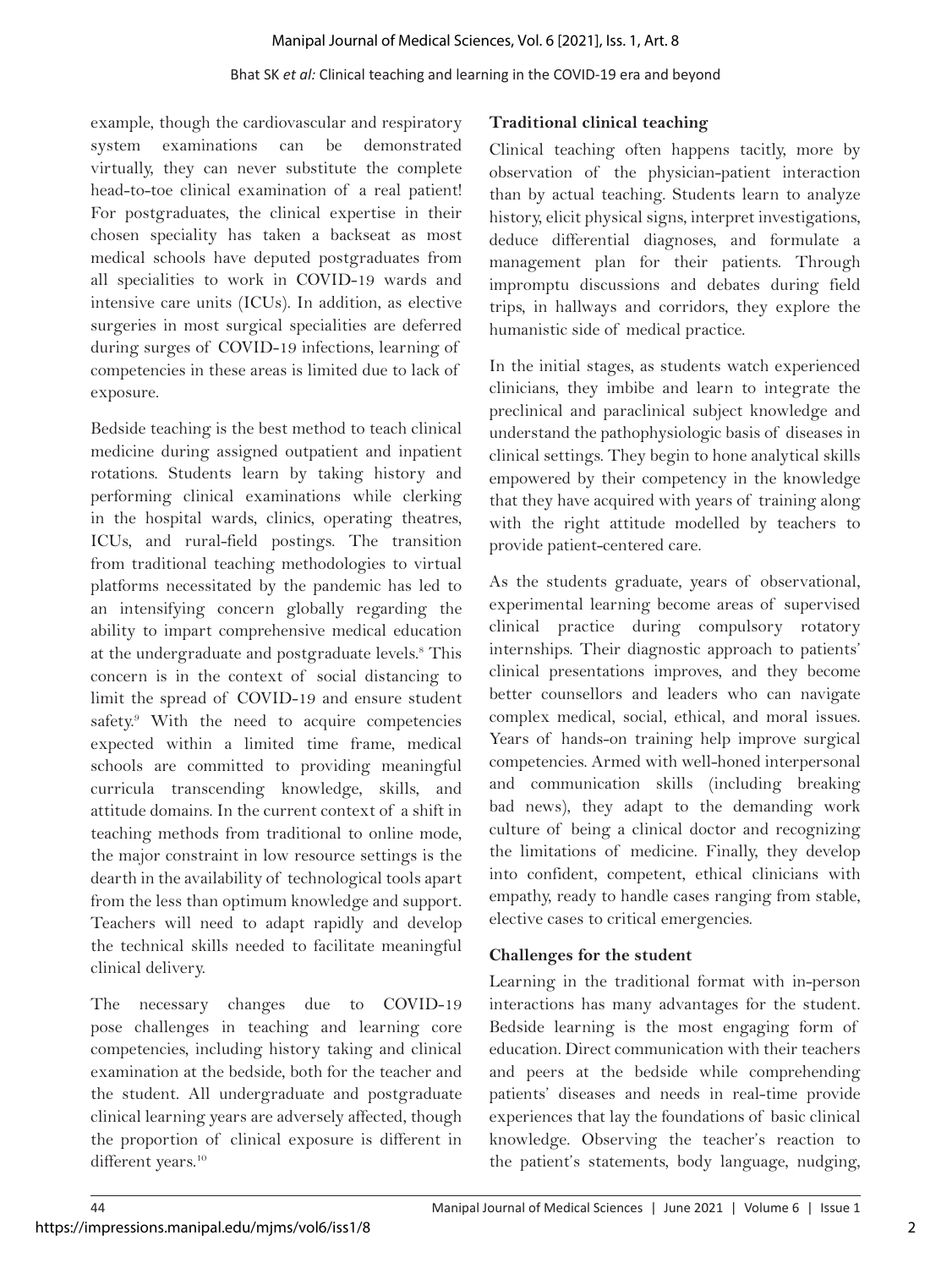## Bhat SK *et al:* Clinical teaching and learning in the COVID-19 era and beyond

and coaxing the patient to increase involvement in decision making are all essential skills learned at the bedside. Live discussions and grand rounds further consolidate these skills. Although synchronous virtual online small group clinical sessions can replicate some of these experiences, close observation of essential bedside clinical skills may be lost when students participate, in solitude, via an electronic gadget. Of course, virtual learning may avoid the embarrassment that students often experience in clinical sessions, but they will also miss learning with subtle humour. The virtual inter-connectedness may not translate to the same level of peer engagement or teacher-student discourse, not to mention the lost opportunities in bonding and camaraderie that invariably happen in real life. During this transition to virtual clinical learning environments, students must be adept at using online platforms.

## **Challenges for the teacher**

The traditional clinical teacher modifies the style of curriculum delivery based on the students' body language, expressions, and visual cues. The sudden necessity to transform into a virtual mode of student engagement is met with apprehension by most teachers. Clinical teachers need the training to use online platforms, and their learning curve depends on how tech-savvy they are. Then again, just like the students, the teachers should have the required electronic gadgets, access to virtual platforms, and possess high-speed internet connectivity to facilitate e-learning.

## **Challenges for educators and governing bodies**

During this pandemic, many educational institutions need to invest in technical expertise and online faculty development programs amidst an eroding economy to engage the students and thus gainfully protect their academic interests. Many administrators have to prioritize equipping the hospitals for the sudden deluge in COVID-19 patients and fulfil the growing demands of the safety of clinical personnel, including personal protective equipment (PPE) and respirators (N95, FFP2) while ensuring that clinical teaching continues for medical students and trainees. $11$ 

## **Modes of curriculum delivery in a pandemic situation**

Innovative modes of teaching and learning<sup>12</sup> have been used in varying proportions by different universities and institutes for many years. However, the current pandemic has upended slow adapters to embrace teleteaching for the seamless delivery of their curriculum.13 While the early adopters seem to have better infrastructure, technology is likely to level the playing field over the long term.

There are various options for effective online curriculum delivery and learner-teacher interaction. However, any platform chosen should be learnercentred and flexible.

Lectures are probably the easiest of teaching modalities in the virtual setting. However, they often tend to be heavily teacher-centric unless these sessions are taken for smaller groups to promote active interaction and student participation. Platforms like Microsoft Teams, Google Classroom, Google Meet, Zoom, Big Blue Button, and Skype can support such interactive lectures. Most of these platforms have many features that allow synchronous as well as asynchronous interactions between teachers and students. PowerPoint and Whiteboard are useful in demonstrating complex concepts. Verbal discussion, as well as live chat for text-based clarification of questions, are feasible. They work akin to WhatsApp groups that can be a useful supplement during clinical rotations.14 The difference between the chat features of WhatsApp and online learning platforms is that the latter does not require the teachers' phone numbers. The option of recording the sessions for later revision by students is beneficial for students to catch up on what they may have missed. Questions displayed in the middle of a lecture session with polling for answers may keep the students involved. Video conferencing with Google Hangouts was useful for daily online teaching for confined surgery residents during this pandemic<sup>15</sup>. Each university or institute must select a platform based on the number of students, their infrastructure, costs involved, and the features required.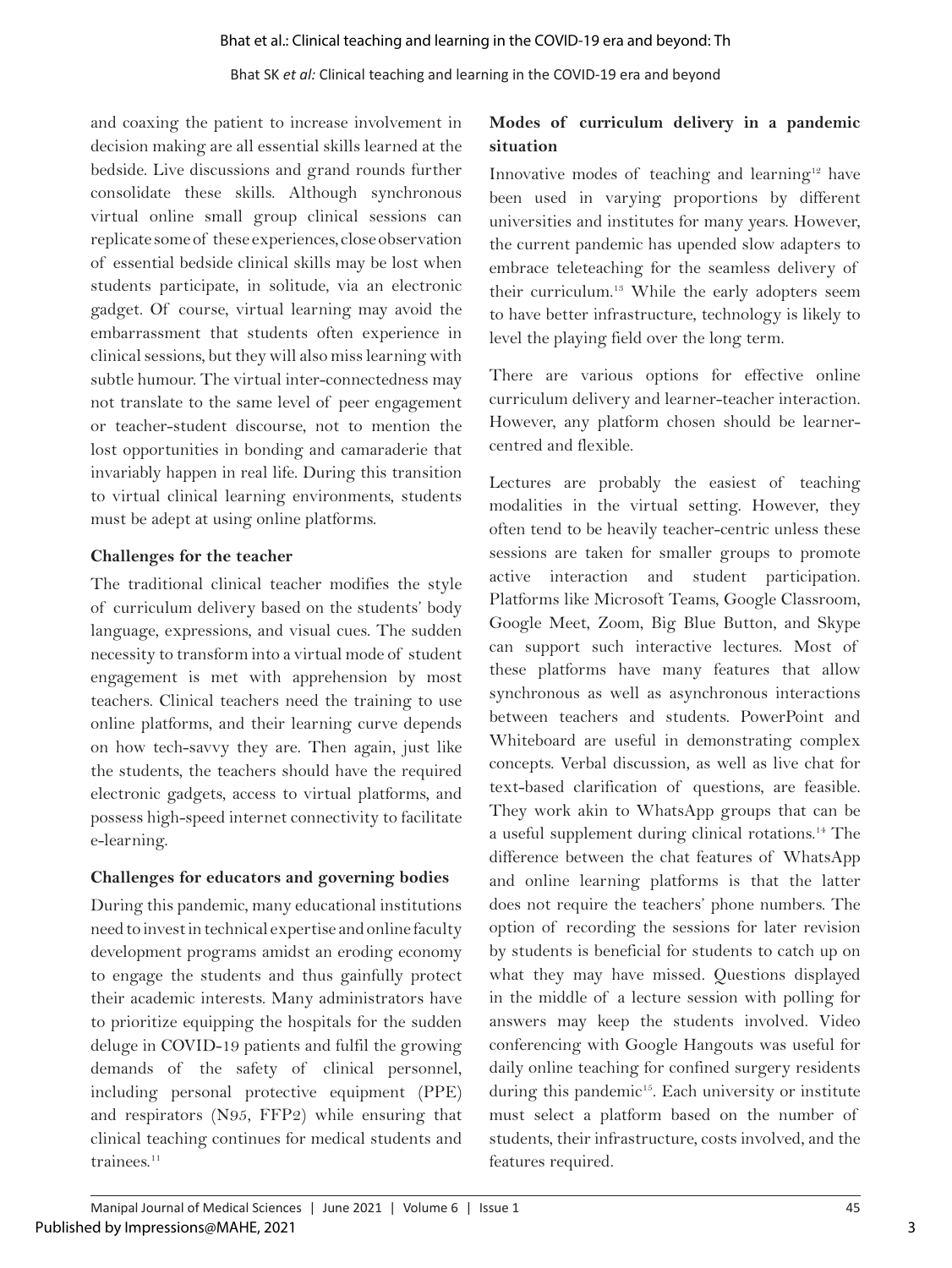### Manipal Journal of Medical Sciences, Vol. 6 [2021], Iss. 1, Art. 8

### Bhat SK *et al:* Clinical teaching and learning in the COVID-19 era and beyond

Small group sessions, including student seminars, problem-based learning, flipped classrooms, and group discussions, can also be efficiently conducted with technology-enabled active interaction. The virtual platforms discussed above are useful for these too. Some platforms have an option for the teacher not only to recommend the reading material but also to upload such documents so that students can access them. Devices with instant messaging applications are also useful in problem-based learning.14 While many dedicated online learning platforms have these options built-in, Canvas, and Moodle integration with video conferencing apps like Zoom or Google Meet may enable similar capabilities. Furthermore, assignments can be incorporated into these sessions to maintain a high level of engagement. These applications are compatible with most devices, including laptops, desktops, tablets, and mobile phones.

Clinical skills are the toughest to teach effectively online. William Osler aptly observed, "He who studies medicine without books sails an uncharted sea, but he who studies medicine without patients does not go to sea at all".16 The pandemic is forcing the learning of sailing without going to the sea. However, we have something that William Osler did not have – the luxury of the internet. Though bereft of feelings, smell, and touch, students get to learn clinical medicine using live as well as a recorded demonstration of clinical examination techniques. The teacher, using trained simulated patients and professional audio-visual teams can create a real-life environment that fosters student learning.

A similar use of technology in simulation labs can be used to demonstrate procedures like nasogastric tube insertion, abdominal paracentesis, and lumbar puncture using mannequins. Surgery with simulation is evolving<sup>17</sup>. Live sessions have an advantage over recorded sessions as there is an opportunity for synchronous student-teacher interaction. Using multiple cameras from different angles, and some at close range to show the details of the procedures requires professional audio-visual support. Ethical issues should be addressed while using real patients or live streaming from operation theatres and hospital settings.

If privacy is not an issue, students can observe the functioning of teachers in outpatient departments as well as telemedicine for selected patients with prior consent. Such observations may be a valuable supplement to other modes of learning. Students can also be a part of a virtual shared care delivery system.18 Supervised live relay of emergency room management and elective surgeries can give a glimpse of real-life scenarios for better understanding. Medical mannequins can facilitate the learning of common acute clinical conditions and surgeries.<sup>19</sup> Role-plays and drills by students can further enhance the training for emergency conditions. Students mature from acting in simulations and representing in roleplaying to becoming in real-life situations.<sup>20</sup>

Virtual clinical assessments are challenging and can pose considerable hurdles to teachers. Remote assessments without patients may not be reliable. It may be difficult to assess students' comprehension and clinical skills and if they perform these independently.

Open-book tests are informal, learner-centric practical assessments. Assessment can be quiz-based, problem-solving type clinical scenarios. When timebound, it may be more dependable.

## **Limitations of available options**

Internet connectivity is quintessential in running virtual platforms. The teacher and students must have access to good internet bandwidth and technical support in case any technical glitch arises during the live sessions. In low-resource settings, this may be formidable in the current scenario.

Nevertheless, newer virtual modes of clinical teaching cannot replace real-life situations, particularly emergencies and life-threatening conditions. Also needed in handling emergencies are instant clinical intuition, clarity of instructions, changing thought processes, and interpretations based on the patient's clinical status, communication within teams, and counselling patients' kin.

Virtual settings cannot mimic the 'feel' involved in the clinical examination. Surgical skills learned 'on the go' during hands-on surgeries are irreplaceable. Students understand that diseases do not always fit into a standard prototype, and accepting wide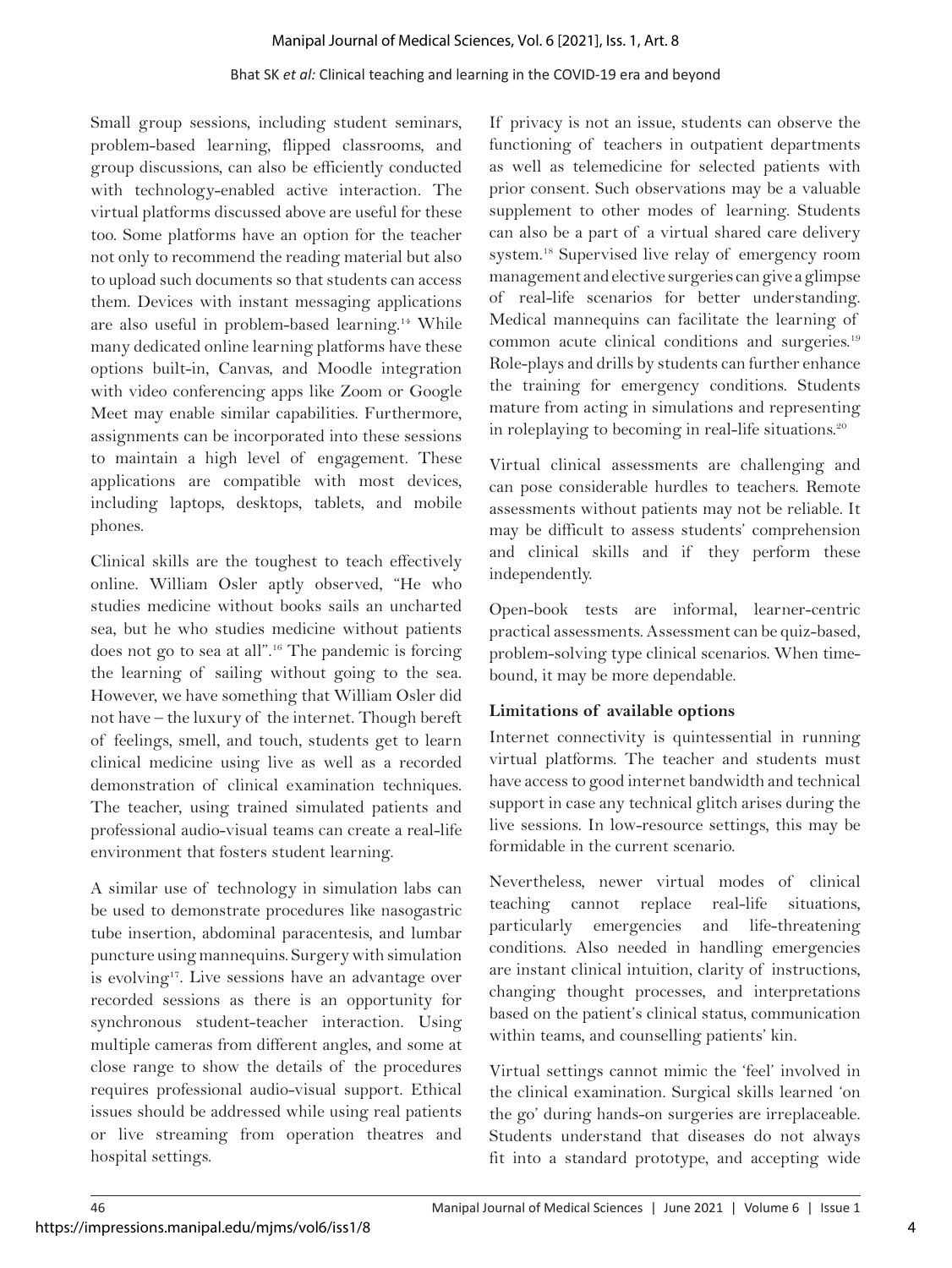variation in presentation, progression, and recovery is necessary.

Research into best practices using virtual platforms for optimal teaching and learning is required to validate approaches that result in exceptional student learning. As we adapt to the evolving needs of medical education, evidence of the effectiveness of these methods to provide the necessary skills for future clinicians is imperative.

## **Limiting health risks to the students**

The educators and regulatory authorities have the responsibility to limit students' exposure and minimize the chances of students becoming victims or vectors of COVID-19 during the compulsory, supervised clinical rotations. While some specialities like anaesthesia, critical care, and pulmonology have a higher risk, other specialities also face risk due to an asymptomatic carrier state. Though this risk of contracting an infectious disease was always present in clinical medicine, the higher R0, lack of easy SARS-CoV-2 virus testing, shortage of PPE, the unpredictable nature of COVID-19, and mandatory lockdown have forced most medical institutions around the globe to down their shutters temporarily for students. $21,22$ 

## **The reality and the dilemma**

Medical curricula across the world have been predominantly designed for traditional real-life teacher-student engagements to meet the learning objectives of knowledge, skill, and attitude. The assessments, too have been designed to test in faceto-face encounters. This pandemic has struck the very root of conventional medical education filled with decision-making, empathy, and professionalism, as it has been envisaged and moulded over years. With lockdowns and social distancing in medical schools, there is a transition to newer forms of curriculum delivery. All forms of skill training have taken a setback due to the imposition of social distancing and the need to safeguard our medical fraternity from the onslaught of COVID-19<sup>23</sup> with mandatory use of personal protective equipment (PPE). Teaching the discerning and deciphering of emotions behind the mask and PPE is a required new skill for a new normal in this pandemic.

For those of us who are academic clinicians, it is imperative that we train the next generation of medical students and residents. COVID-19 has sidelined the experiential learning in daily patientdoctor interactions with the priorities of avoiding disease transmission to the healthcare worker. This has affected the progression in clinical learning with advancing student and resident years and transformation thereof. Most medical schools have suspended compulsory clinical rotations for undergraduate students during the COVID-19 surges, but expectations are rife with comprehension of patients' emotions behind the mandatory mask and physician's PPE for students and residents alike. Nevertheless, daunting as it may seem, learning despite these limitations must begin and continue.

The development of desirable attitudes and interprofessional collaboration, traditionally imbibed by observing how senior faculty and consultants deal with patients, is badly affected. The patient's mask and the physician's PPE have made the understanding of subtleties and nuances of routine patient-doctor interaction incomprehensible and unsatisfactory to the patient, the treating doctor, and the student. $24$ 

Training the students and residents in core competencies is the onus of clinical teachers. First, the student and the resident have to learn the basics of infection control and patient safety. Next is to learn the concept of donning and doffing the PPE and practice the same to prevent the spread of the infection to the medical fraternity. The trainee should also develop stamina and adapt to sustain within the PPE for a considerable amount of time. Lastly, the student and resident should learn to perform the necessary clinical examination and make a meaningful interpretation of clinical findings with the PPE. They must learn to perform clinical procedures, deliveries, surgeries with the PPE. They must also elucidate the emotions, feelings that are hidden behind the mask by the voice and body language of the patient.

## **Way forward**

As there is a lingering unpredictability concerning COVID-19, the ending of which is currently

5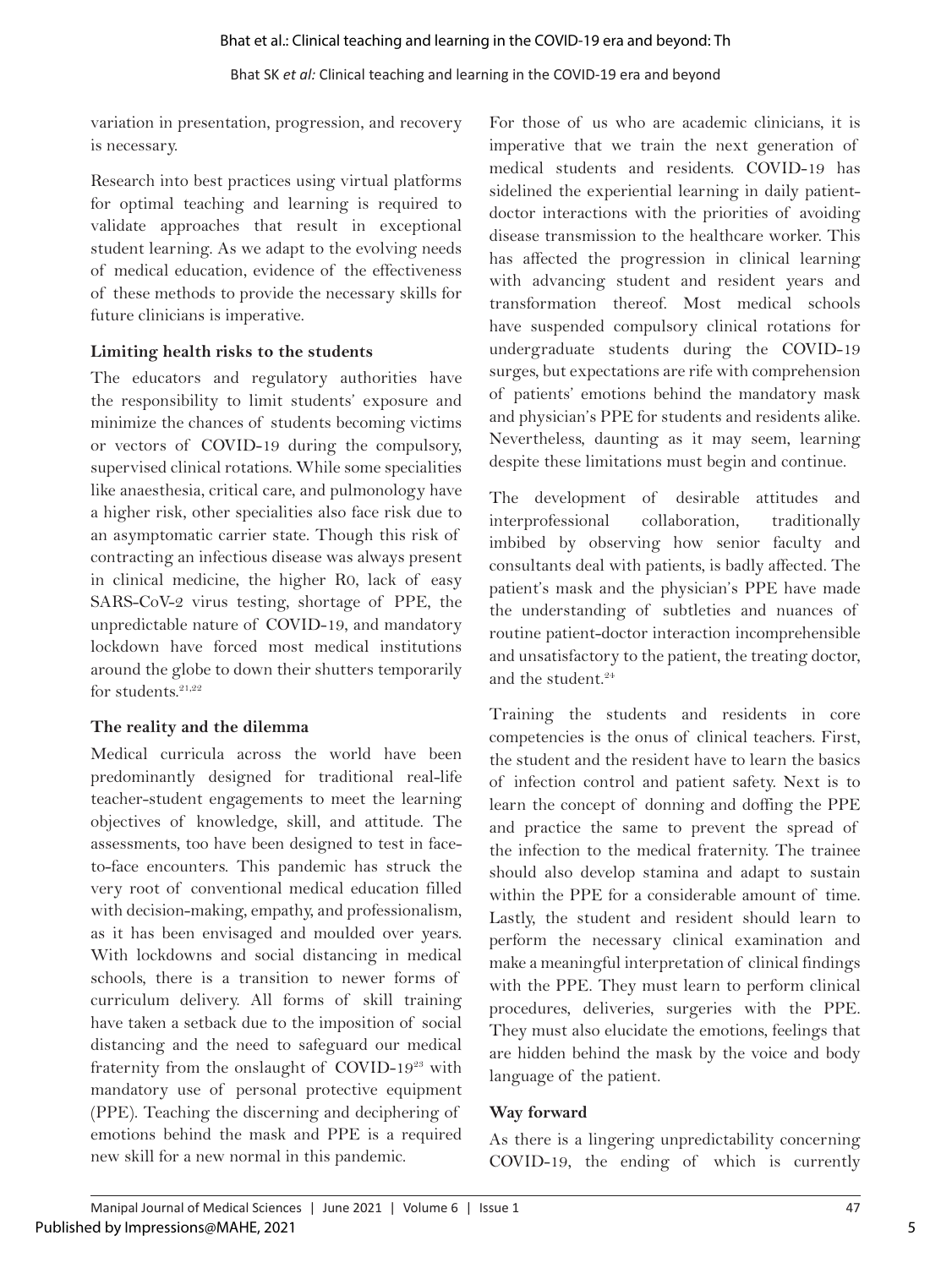## Bhat SK *et al:* Clinical teaching and learning in the COVID-19 era and beyond

unknown, clinical teachers and students must shift their focus to novel and virtual immersive learning methods to promote student engagement. Careful consolidation by virtual learning of didactic lectures initially, shift to small group discussions, and finally ending with a virtual posting in the clinical environment would be pragmatic. Such a plan calls for new technical skill development like blended learning<sup>25</sup> by the clinical teachers to embark on a new journey of managing patient care via telemedicine and online clinical teaching. The younger technophile students need to adapt to the virtual hospital learning environment too. At present, both the clinical teachers and students must learn using technology to comprehend medicine. Research into effective virtual teaching methods is essential to evolve future curricula. Though the science of making a holistic clinical doctor can be taught and learned online, the art at the heart of being one will need to be understood and communicated in novel and ingenious ways.

## **Lessons for practice**

- Clinical training of medical students is upended due to COVID-19 and needs meticulous transitioning and implementation of blended learning by medical educators.
- Resource allocation to infrastructure and aggressive training of faculty in innovative methods is the need of the hour.
- Immersive and interactive virtual teleteaching should be implemented for gaining knowledge.
- Simulation modelling, video relaying from operation theatres are apt for common procedural and surgical skills.
- Role-playing, live simulators, and videoconferencing with real patients could enhance clinical and communication skills.
- The involvement of clinical residents in managing emergencies with personal protective equipment provides a glimpse into real-life situations.
- Extension of clinical postings and compulsory rotatory internship should be implemented to facilitate the development of minimum core competencies.

## **Acknowledgements**

We gratefully acknowledge Dr Komattil Ramnarayan, Professor of Pathology, former Vice Chancellor and current Vice President - Faculty Development, Manipal Academy of Higher Education (MAHE), Manipal, India, for his comments and suggestions that have greatly improved this manuscript.

## **Conflict of Interest:** Nil.

## **Funding:** Nil.

## **References**

- 1. Shih KC, Chan JC-H, Chen JY, Lai JS-M. Ophthalmic clinical skills teaching in the time of COVID-19: A crisis and opportunity. *Med Educ*. 2020. doi:10.1111/medu.14189.
- 2. Rose S. Medical Student Education in the Time of COVID-19. *JAMA*. 2020. doi:10.1001/ jama.2020.5227.
- 3. Arandjelovic A, Arandjelovic K, Dwyer K, Shaw C. COVID-19: Considerations for Medical Education during a Pandemic. *MedEdPublish*. 2020;9(1). doi:10.15694/mep.2020.000087.1.
- 4. Sandars J, Brown J, Nwolise C, et al. The challenge of conducting qualitative research to understand the factors that influence equity in medical education: A scoping review. *MedEdPublish*. 2020;9(1). doi:10.15694/ mep.2020.000084.1.
- 5. Cecilio-Fernandes D, Parisi MCR, Santos TM, Sandars J. The COVID-19 pandemic and the challenge of using technology for medical education in low and middle income countries. *MedEdPublish*. 2020;9(1). doi:10.15694/ mep.2020.000074.1.
- 6. Evans L, Trotter DRM, Jones BG, et al. Epistemology and uncertainty: a follow-up study with third-year medical students. *Fam Med*. 2012;44(1):14-21. http://www.ncbi.nlm. nih.gov/pubmed/22241336.
- 7. Nik-Ahmad-Zuky NL, Baharuddin KA, Abdul Rahim AF. Online Clinical Teaching and Learning for Medical Undergraduates during the COVID-19 Pandemic: The Universiti Sains Malaysia (USM) Experience. *Educ Med J*. 2020;12(2):75-80. doi:10.21315/ eimj2020.12.2.8.